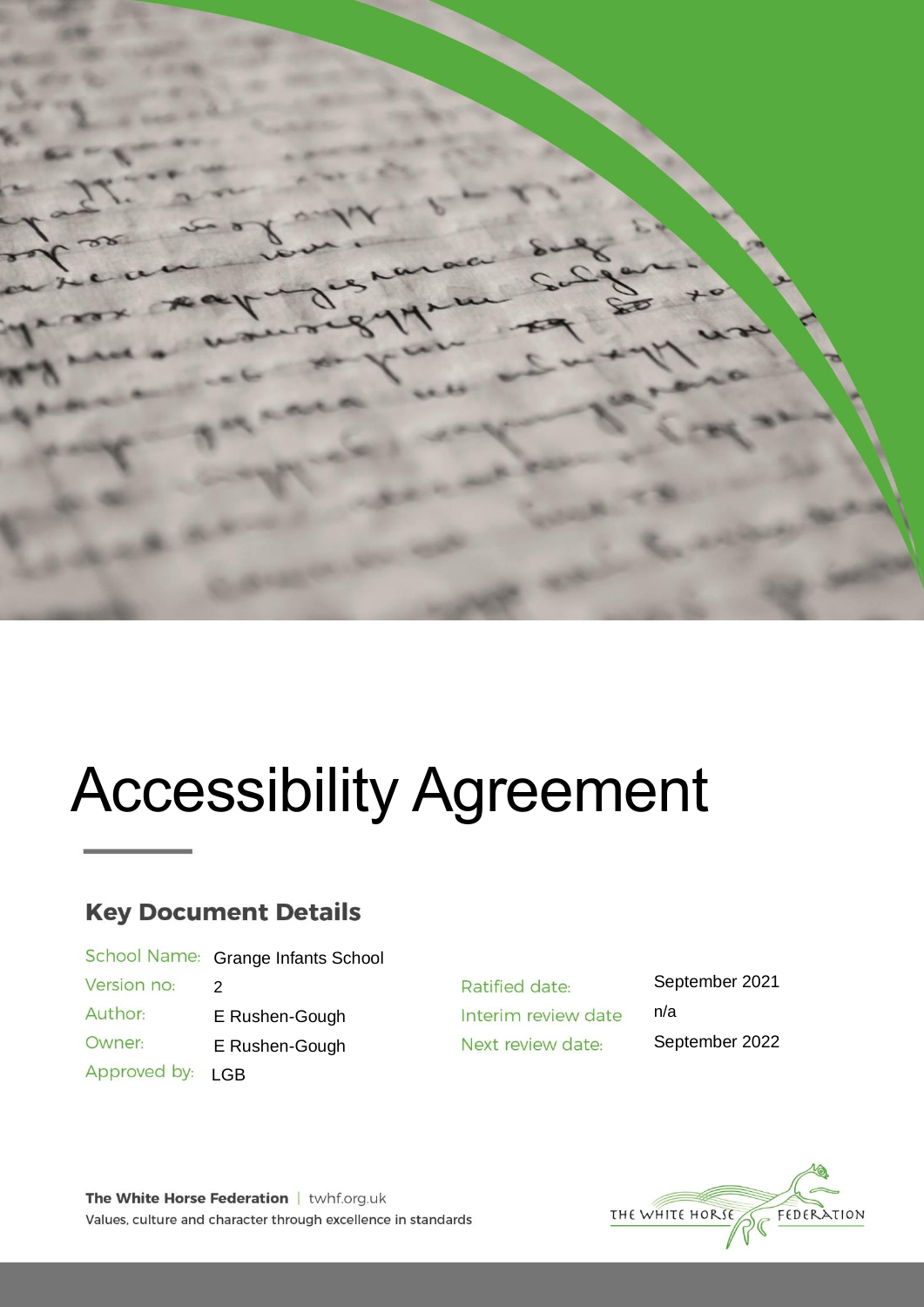# **Accessibility**

## **Contents**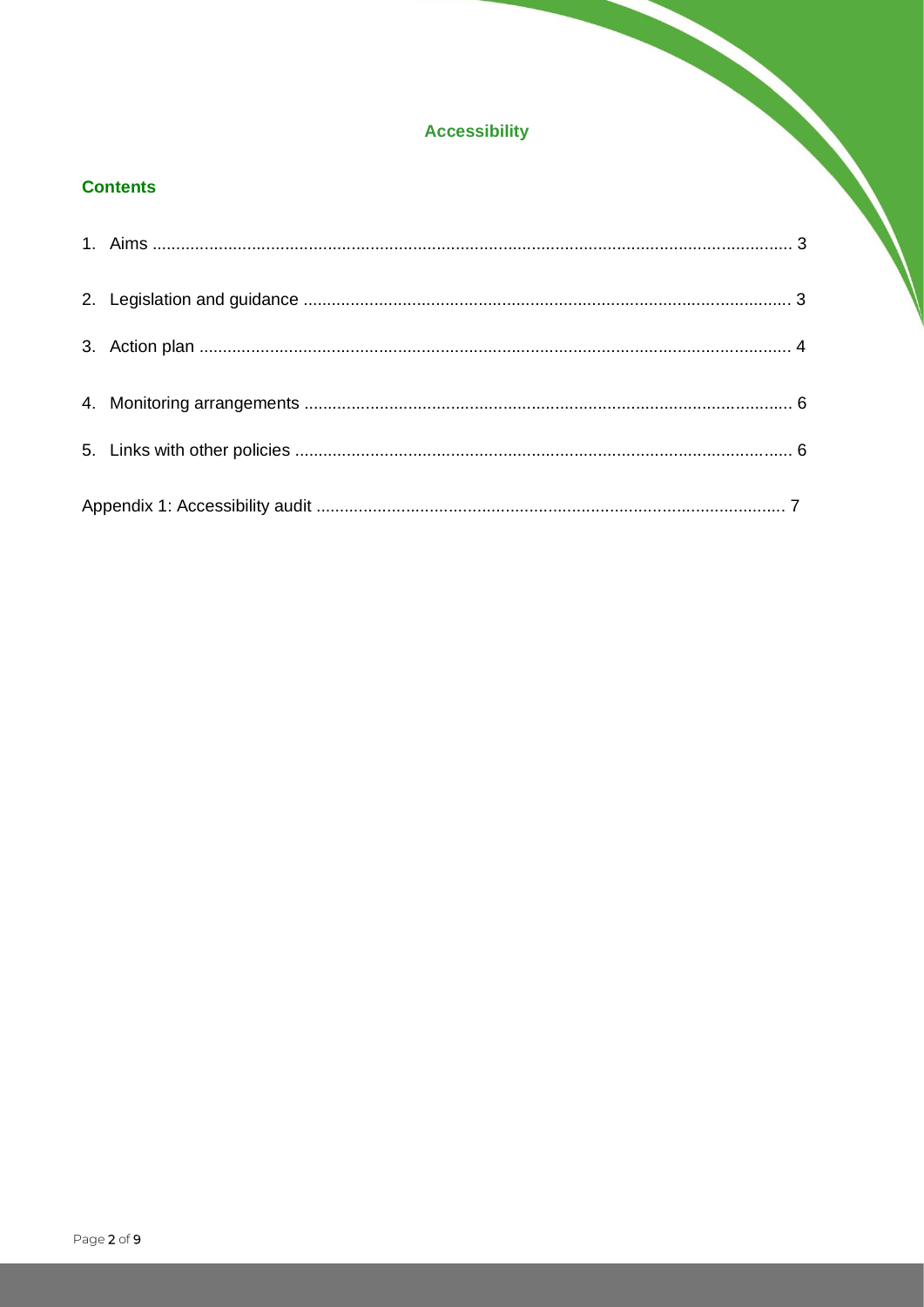#### **Aims**

Schools are required under the Equality Act 2010 to have an accessibility plan. The purpose of the plan is to:

- Increase the extent to which disabled pupils can participate in the curriculum
- Improve the physical environment of the school to enable disabled pupils to take better advantage of education, benefits, facilities and services provided
- Improve the availability of accessible information to disabled pupils

Our school aims to treat all its pupils fairly and with respect. This involves providing access and opportunities for all pupils without discrimination of any kind. At Grange Infants School we are committed to challenging negative attitudes about disability and accessibility and to developing a culture of awareness, tolerance and inclusion.

The plan will be made available online on the school website, and paper copies are available upon request.

Our school is also committed to ensuring staff are trained in equality issues with reference to the Equality Act 2010, including understanding disability issues. The school supports any available partnerships to develop and implement the plan and works as part of The White Horse Federation multi academy trust.

Our school's complaints procedure covers the accessibility plan. If you have any concerns relating to accessibility in school, this procedure sets out the process for raising these concerns. We have included a range of stakeholders in the development of this accessibility plan, including staff and governors.

#### **Legislation and Guidance**

This document meets the requirements of schedule 10 of the Equality Act 2010 [\(https://www.legislation.gov.uk/ukpga/2010/15/schedule/10\)](https://www.legislation.gov.uk/ukpga/2010/15/schedule/10) and the Department for Education (DfE) guidance for schools on the Equality Act 2010 [\(https://www.gov.uk/government/publications/equality-act-](https://www.gov.uk/government/publications/equality-act-2010-advice-for-schools)[2010-advice-for-schools\)](https://www.gov.uk/government/publications/equality-act-2010-advice-for-schools).

The Equality Act 2010 defines an individual as disabled if he or she has a physical or mental impairment that has a 'substantial' and 'long-term' adverse effect on his or her ability to undertake normal day to day activities.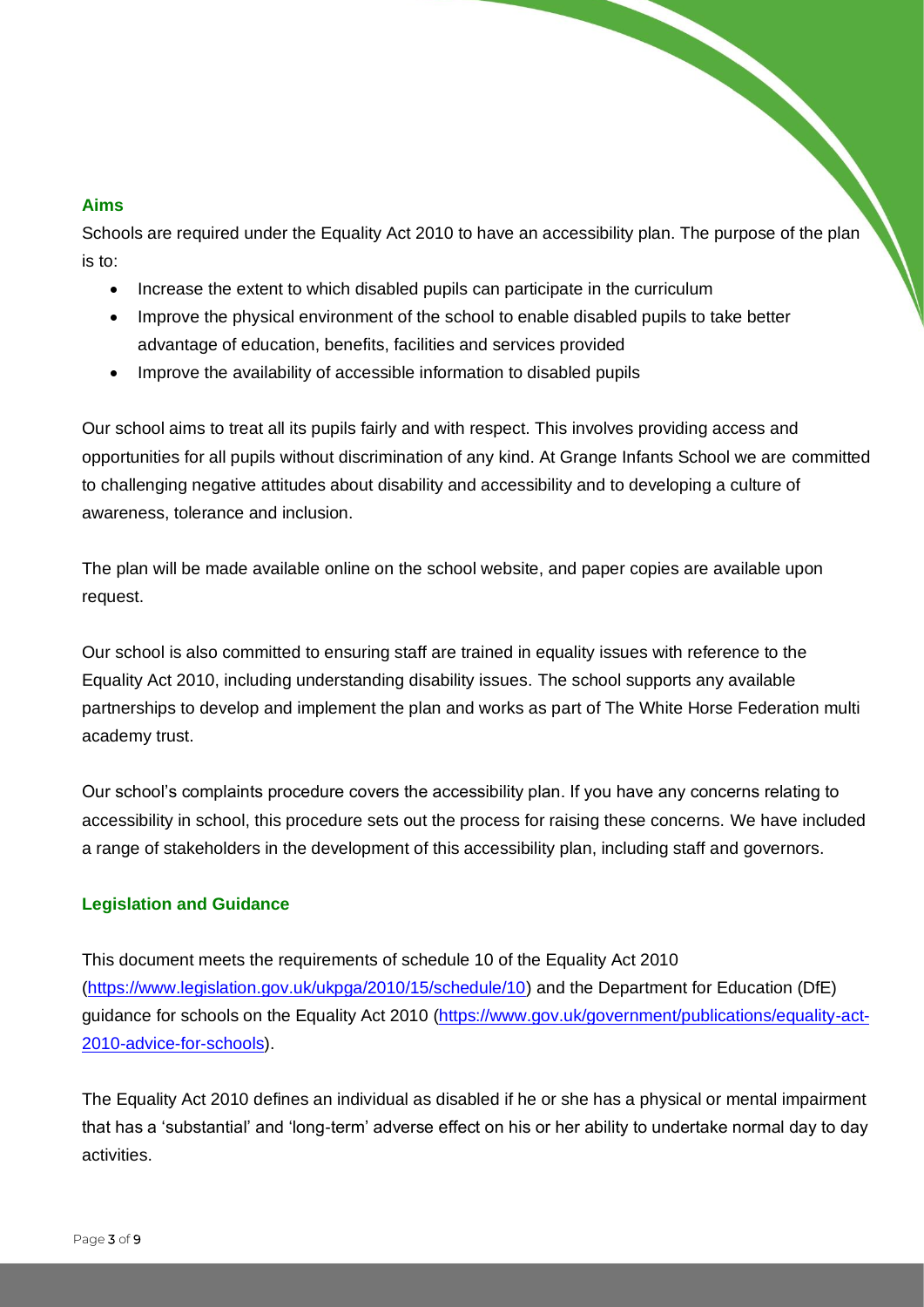Under the Special Educational Needs and Disability (SEND) Code of Practice [\(https://www.gov.uk/government/publications/send-code-of-practice-0-to-25\)](https://www.gov.uk/government/publications/send-code-of-practice-0-to-25) , 'long-term' is defined as 'a year or more' and 'substantial' is defined as 'more than minor or trivial'. The definition includes sensory impairments such as those affecting sight or hearing, and long-term health conditions such as asthma, diabetes, epilepsy and cancer.

Schools are required to make 'reasonable adjustments' for pupils with disabilities under the Equality Act 2010, to alleviate any substantial disadvantage that a disabled pupil faces in comparison with nondisabled pupils. This can include, for example, the provision of an auxiliary aid or adjustments to premises. This policy complies with our funding agreement and articles of association.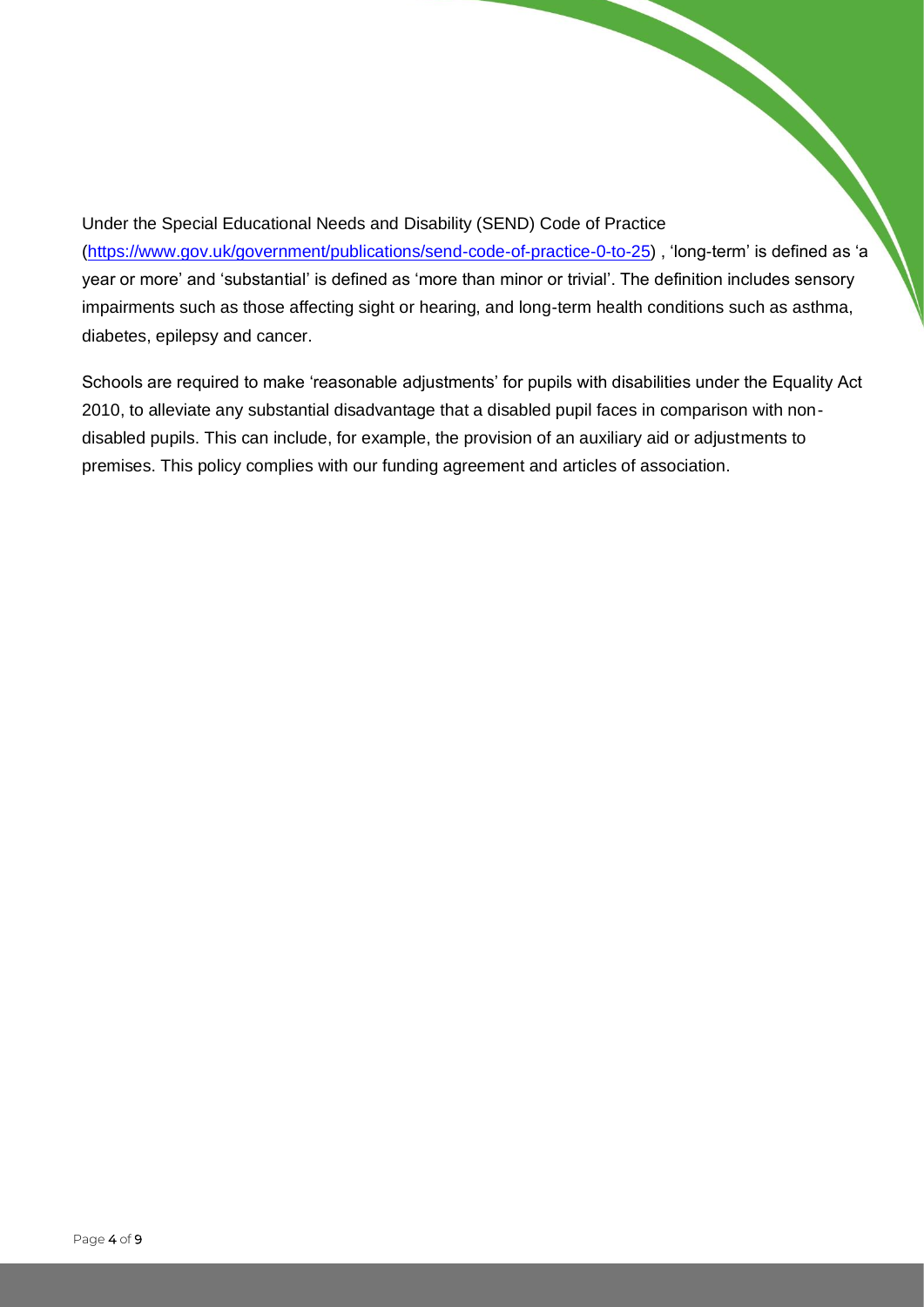# **Action plan**

This action plan sets out the aims of our accessibility plan in accordance with the Equality Act 2010.

| Aim                  | Current                              | Objectives                          | Actions to                             | Person                      | Date to                      | <b>Success</b>                    |
|----------------------|--------------------------------------|-------------------------------------|----------------------------------------|-----------------------------|------------------------------|-----------------------------------|
|                      | good                                 | State short,                        | be taken                               | responsible                 | complete                     | criteria                          |
|                      | practice                             | medium and                          |                                        |                             | actions by                   |                                   |
|                      | Include<br>established               | long-term                           |                                        |                             |                              |                                   |
|                      | practice and                         | objectives                          |                                        |                             |                              |                                   |
|                      | practice under<br>development        |                                     |                                        |                             |                              |                                   |
| Increase             | Curriculum                           | Provision maps                      | Review every                           | <b>Class Teachers</b>       | Updated every                | Pupils with                       |
| access to            | progress is<br>tracked for all       | are up to date<br>and forms a       | term                                   | and SENCO                   | term                         | SEN are<br>included in            |
| the                  | pupils,                              | key part of the                     |                                        |                             |                              | their learning of                 |
| curriculum           | including                            | planning and                        |                                        |                             |                              | the curriculum.                   |
| for pupils<br>with a | those with a<br>disability.          | assessing<br>process for all        |                                        |                             |                              | Provision maps<br>in place and    |
| disability           |                                      | staff.                              |                                        |                             |                              | highlighted to                    |
|                      | All children on<br>the SEN           |                                     |                                        |                             |                              | support the<br>needs of           |
|                      | register have a                      |                                     |                                        |                             |                              | individual                        |
|                      | provision map                        |                                     |                                        |                             |                              | children.                         |
|                      | in place.                            |                                     |                                        |                             |                              |                                   |
|                      | We use<br>resources                  | Incorporate<br><b>Quality First</b> | Review during<br>termly learning       | <b>Class Teachers</b>       | <b>Updated every</b><br>term | Improved<br>access to the         |
|                      | tailored to the                      | teaching into all                   | walks                                  |                             |                              | curriculum for                    |
|                      | needs of the<br>pupils who           | planning                            |                                        |                             |                              | all pupils.                       |
|                      | require support                      |                                     |                                        |                             |                              |                                   |
|                      | to access the                        |                                     |                                        |                             |                              |                                   |
|                      | curriculum                           |                                     |                                        |                             |                              |                                   |
|                      | Monitor how                          | Identify which                      | Review at each                         | Class teachers/             | Updated every                | Systems in                        |
|                      | well pupils with<br>disabilities are | pupils with<br>disabilities are     | data point in<br><b>Pupil Progress</b> | <b>SLT</b>                  | term                         | place to<br>monitor               |
|                      | achieving                            | SEN and those                       | meetings                               |                             |                              | academic and                      |
|                      | academically                         | who are not.                        |                                        |                             |                              | social                            |
|                      | and socially.                        | Include                             |                                        |                             |                              | progression<br>and                |
|                      | Targets are set                      | personalized                        |                                        |                             |                              | differentiation.                  |
|                      | effectively and<br>are appropriate   | learning plans,<br>as appropriate.  |                                        |                             |                              | Parents/carers                    |
|                      | for pupils with                      |                                     |                                        |                             |                              | are involved in                   |
|                      | additional                           | All new staff to                    |                                        |                             |                              | process and                       |
|                      | needs.                               | be aware of<br>any plans            |                                        |                             |                              | feel informed of<br>their child's |
|                      |                                      | through                             |                                        |                             |                              | progress.                         |
|                      |                                      | Induction.                          |                                        |                             |                              | All children                      |
|                      | The curriculum<br>is reviewed to     | Adapt<br>curriculum if              | Review impact<br>of interventions      | Class teachers,<br>TA's and | Update termly                | make progress                     |
|                      | ensure it meets                      | needed for                          | termly through                         | <b>SENCO</b>                |                              | for their starting                |
|                      | the needs of all<br>pupils.          | children with<br>SEN e.g. some      | regular<br>assessment                  |                             |                              | points.                           |
|                      |                                      | children have                       | and track the                          |                             |                              | Increased pupil                   |
|                      | Use Pupil                            | interventions or                    | progress of                            |                             |                              | participation.                    |
|                      | Asset to record<br>and analyse       | differentiated<br>work.             | pupils                                 |                             |                              | Improved                          |
|                      | extra SEN                            |                                     |                                        |                             |                              | access to the                     |
|                      | data.                                | Consolidate the                     |                                        |                             |                              | curriculum for                    |
|                      |                                      | new system for<br>Tracking          |                                        |                             |                              | all pupils which<br>creates       |
|                      |                                      | Progress of all                     |                                        |                             |                              | individual                        |
|                      |                                      | SEN children.                       |                                        |                             |                              | support for                       |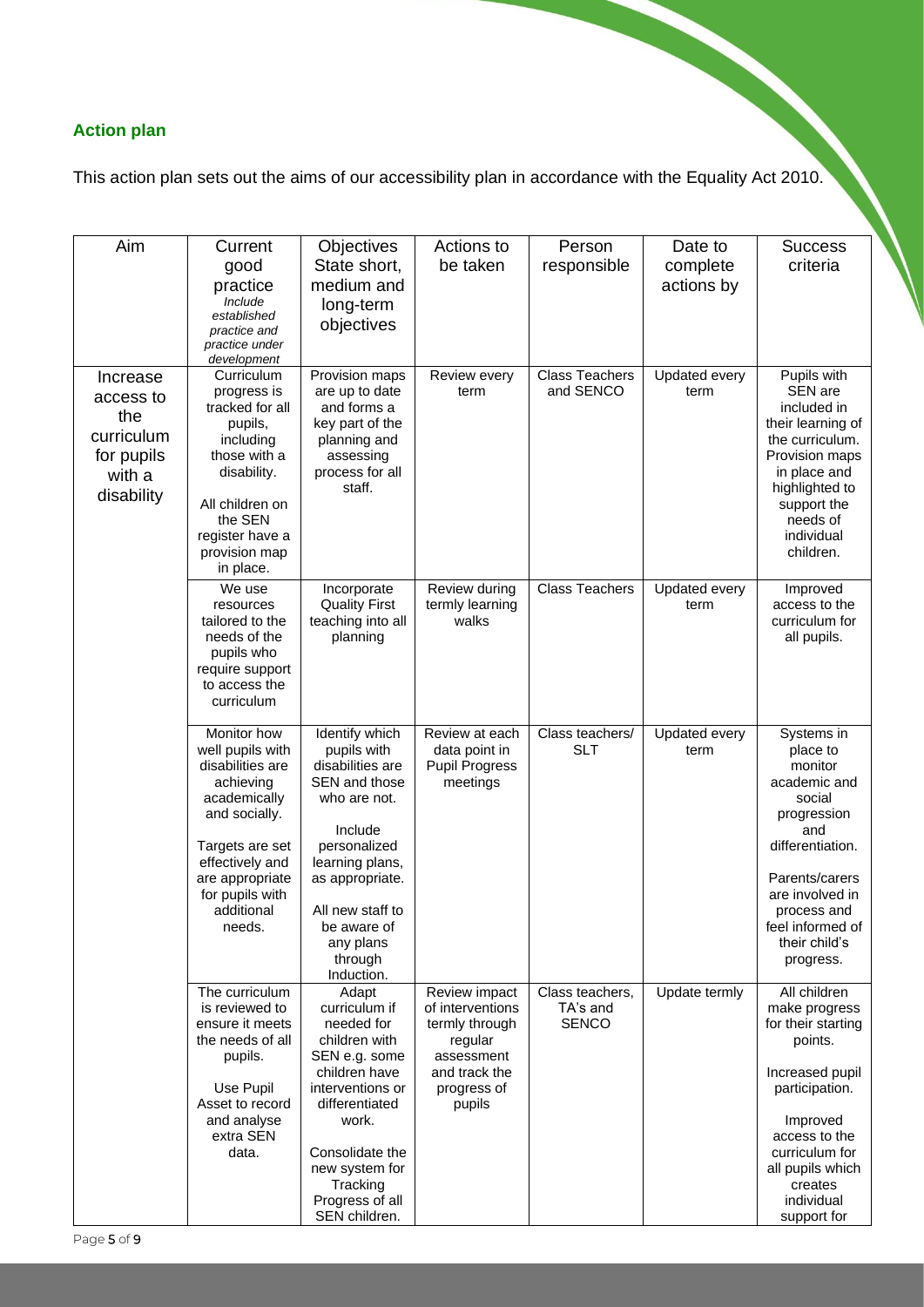|                                                                     |                                                                                                                                                         |                                                                                                                                                                                                                                                                                                            |                                                                                                 |                                               |               | children,<br>monitors<br>achievements<br>of SEN,<br>evaluates<br>support and<br>interventions<br>ands is<br>adapted to the<br>needs of the<br>children and<br>will ensure<br>SEN children<br>make progress.            |
|---------------------------------------------------------------------|---------------------------------------------------------------------------------------------------------------------------------------------------------|------------------------------------------------------------------------------------------------------------------------------------------------------------------------------------------------------------------------------------------------------------------------------------------------------------|-------------------------------------------------------------------------------------------------|-----------------------------------------------|---------------|------------------------------------------------------------------------------------------------------------------------------------------------------------------------------------------------------------------------|
|                                                                     | Promote<br>positive<br>attitudes<br>towards pupils<br>and all others<br>with disabilities                                                               | Celebrate and<br>highlight key<br>national and<br>local events<br>such as<br>Paralympics,<br>deaf<br>awareness and<br>learning<br>Disability week.<br>Promote<br>outside visits<br>from key<br>groups.                                                                                                     | Invite speakers<br>of different<br>abilities into<br>school to<br>support pupil's<br>awareness. | Class teachers,<br>TA's and<br><b>SENCO</b>   | Update termly | Pupils are<br>demonstrating<br>that they<br>understand and<br>have a positive<br>attitude<br>towards<br>disability.                                                                                                    |
| Improve and<br>maintain<br>access to the<br>physical<br>environment | The<br>environment is<br>adapted to the<br>needs of the<br>pupils as and<br>when required.                                                              | Keept under<br>review and<br>adapt as and<br>when<br>necessary.                                                                                                                                                                                                                                            | <b>Risk</b><br>assessments<br>and health<br>and safety<br>audits are<br>completed.              | Sodexo/EEFL<br>/Estates<br>Team/<br>Principal | On-going      | Access to<br>school<br>buildings and<br>site meet the<br>needs of the<br>school                                                                                                                                        |
|                                                                     | Access to the<br>school<br>buildings and<br>site can meet<br>diverse pupils<br>and parents<br>needs.                                                    | Keep under<br>review and<br>continue to<br>audit disabled<br>toilets as<br>necessary.<br>Review parking<br>permits for<br>parents with<br>disability to<br>ensure children<br>are at school<br>on time.<br>Disabled car<br>parking spaces<br>are available in<br>the spaces<br>closest to the<br>building. | <b>Risk</b><br>assessments<br>and health<br>and safety<br>audits are<br>completed.              | Sodexo/EEFL<br>/Estates<br>Team/<br>Principal | On-going      | community.<br>Where it can<br>be<br>reasonably<br>achieved, the<br>school<br>building<br>continues to<br>be accessible<br>for all.<br>Access to the<br>school site<br>meet the<br>needs of the<br>school<br>community. |
|                                                                     | Clear signs<br>around the<br>school<br>premises and<br>within the<br>school<br>building.<br>Disabled toilets<br>accessible for<br>adults and<br>pupils. | School site is<br>clean and<br>safe as well as<br>accessible for<br>all of the<br>school<br>community.                                                                                                                                                                                                     | <b>Risk</b><br>assessments<br>and<br>health and<br>safety audits<br>are completed.              | Sodexo/EEFL<br>/Estates<br>Team/<br>Principal | On-going      | Where it can<br>be<br>reasonably<br>achieved, the<br>school<br>building<br>continues to<br>be accessible<br>for all.<br>Pupils and<br>adults have<br>access to a<br>disabled                                           |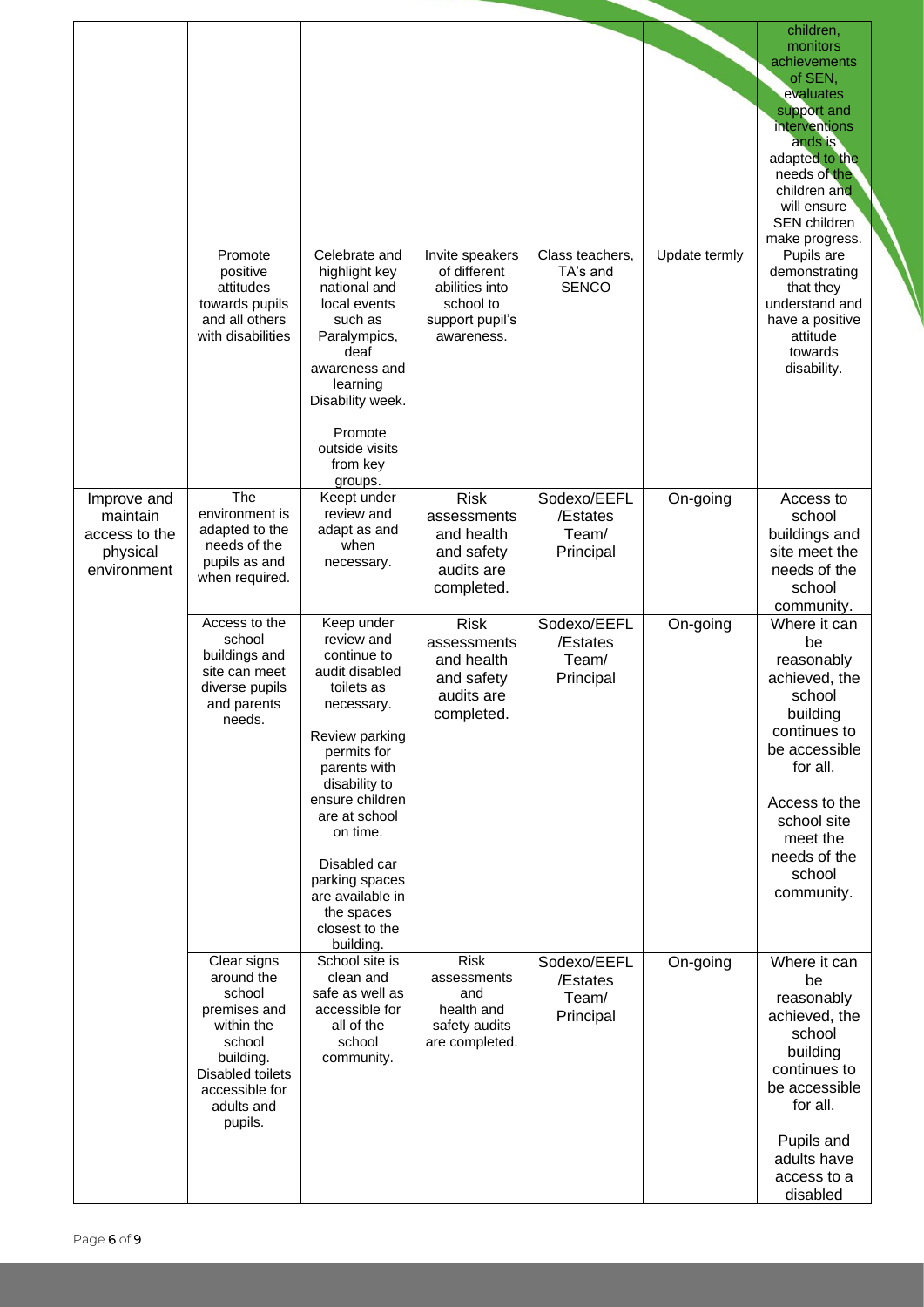|                                                                             |                                                                                                                                                                                                                                                                                                             |                                                                                                                                                                                                                                                                                                                                                                                                                                                                              |                                                                                    |                                               |          | toilet with<br>adequate<br>fixtures/<br>fittings.                                                                     |
|-----------------------------------------------------------------------------|-------------------------------------------------------------------------------------------------------------------------------------------------------------------------------------------------------------------------------------------------------------------------------------------------------------|------------------------------------------------------------------------------------------------------------------------------------------------------------------------------------------------------------------------------------------------------------------------------------------------------------------------------------------------------------------------------------------------------------------------------------------------------------------------------|------------------------------------------------------------------------------------|-----------------------------------------------|----------|-----------------------------------------------------------------------------------------------------------------------|
|                                                                             | Decoration and<br>alterations to<br>the<br>school are<br>regularly<br>carried out to<br>maintain high<br>standards.                                                                                                                                                                                         | School site is<br>clean and<br>safe as well as<br>accessible for<br>all of the<br>school<br>community                                                                                                                                                                                                                                                                                                                                                                        | <b>Risk</b><br>assessments<br>and<br>health and<br>safety audits<br>are completed. | Sodexo/EEFL<br>/Estates<br>Team/<br>Principal | On-going | Where it can<br>be.<br>reasonably<br>achieved, the<br>school<br>building<br>continues to<br>be accessible<br>for all. |
| Improve the<br>delivery of<br>information to<br>pupils with a<br>disability | Our School<br>uses a range of<br>communication<br>methods to<br>ensure<br>information is<br>accessible for<br>all. This<br>includes:<br>Internal<br>signage, large<br>print resources<br>if requested,<br>letters printed<br>on different<br>coloured paper,<br>pictorial or<br>symbolic<br>representations | The school<br>office will<br>support and<br>help parents to<br>access<br>information and<br>complete<br>school forms.<br>Our admin<br>team and the<br><b>WHF</b> market<br>team<br>ensure that the<br>website<br>and all<br>documents that<br>are accessible<br>via the<br>school website<br>can be<br>accessed by<br>all.<br>Where<br>possible,<br>access<br>to translators,<br>sign<br>language<br>interpreters to<br>be considered<br>and<br>offered for any<br>meetings. | As required                                                                        | Office/ Staff                                 | On-going | Parents and<br>carers to feel<br>welcome in<br>the school.                                                            |
|                                                                             | Provide<br>information and<br>letters in<br>clear print in<br>'simple'<br>English.<br>For EAL<br>parents, ensure<br>that<br>letters are<br>translated into<br>their<br>spoken<br>language.                                                                                                                  | Provide<br>information to<br>parents in<br>simple<br>English so that<br>messages are<br>clearly<br>understandable<br>Translate,<br>wherever<br>possible, letters<br>for<br>parents who<br>are EAL<br>into their<br>spoken<br>language                                                                                                                                                                                                                                        | As required                                                                        | Office/ Staff                                 | On-going | Parents and<br>carers to feel<br>welcome in<br>the school.                                                            |
|                                                                             | School office<br>will support and<br>help<br>parents to<br>access<br>information and                                                                                                                                                                                                                        | School office<br>will<br>support and<br>help<br>parents to<br>access<br>information and                                                                                                                                                                                                                                                                                                                                                                                      | As required                                                                        | Office/ Staff                                 | On-going | Parents and<br>carers to feel<br>welcome in<br>the school.                                                            |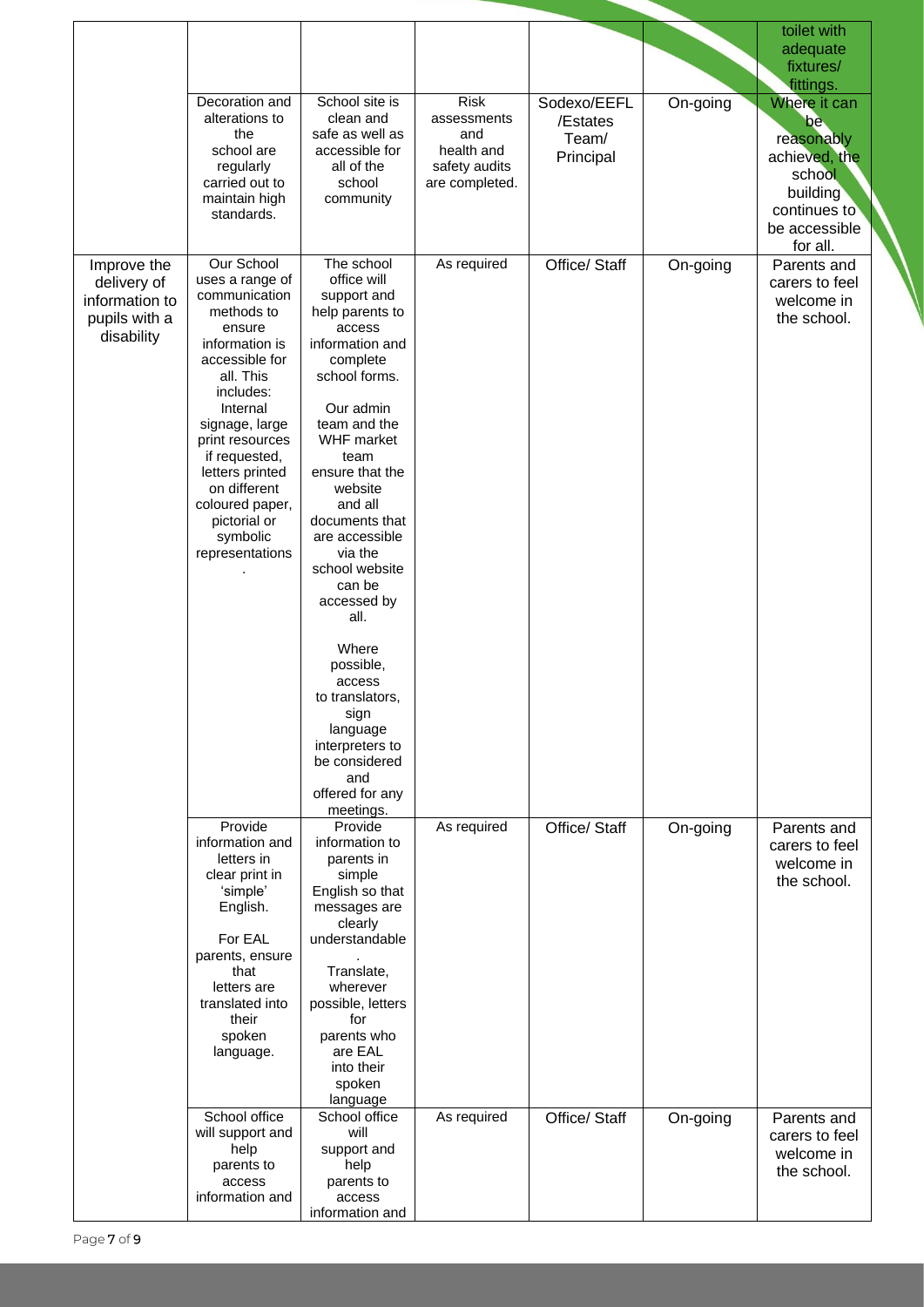| complete        | complete               |             |                |          |                |
|-----------------|------------------------|-------------|----------------|----------|----------------|
| school forms if | school forms if        |             |                |          |                |
| necessary.      | necessary.             |             |                |          |                |
| School website  | Provide                | As required | Office/ Staff/ | On-going | Parents and    |
| and all         | information to         |             | <b>WHF</b>     |          | carers to feel |
| documents       | parents in             |             | marketing      |          | welcome in     |
| accessible via  | simple                 |             |                |          |                |
| the school      | English so that        |             | team           |          | the school.    |
| website         | messages are           |             |                |          |                |
| can be          | clearly                |             |                |          | Website is     |
| accessed by all | understandable         |             |                |          | fully          |
| school          |                        |             |                |          | accessible for |
| community       | Translate,             |             |                |          | all.           |
| users           | wherever               |             |                |          |                |
|                 | possible, letters      |             |                |          |                |
|                 | for                    |             |                |          |                |
|                 |                        |             |                |          |                |
|                 | parents who<br>are EAL |             |                |          |                |
|                 |                        |             |                |          |                |
|                 | into their             |             |                |          |                |
|                 | spoken                 |             |                |          |                |
|                 | language.              |             |                |          |                |
|                 |                        |             |                |          |                |
|                 | Our admin              |             |                |          |                |
|                 | team and the           |             |                |          |                |
|                 | <b>WHF</b> market      |             |                |          |                |
|                 | team                   |             |                |          |                |
|                 | ensure that the        |             |                |          |                |
|                 | website                |             |                |          |                |
|                 | and all                |             |                |          |                |
|                 | documents that         |             |                |          |                |
|                 | are accessible         |             |                |          |                |
|                 | via the                |             |                |          |                |
|                 | school website         |             |                |          |                |
|                 | can be                 |             |                |          |                |
|                 | accessed by            |             |                |          |                |
|                 | all.                   |             |                |          |                |
| Provide         | Access to              | As required | Office/ Staff  | On-going | Website is     |
| information in  | translators,           |             |                |          | fully          |
| other           | sign language          |             |                |          | accessible for |
| languages for   | interpreters to        |             |                |          |                |
| pupils or       | be                     |             |                |          | all.           |
| prospective     | considered and         |             |                |          |                |
| pupils who may  | offered                |             |                |          | Parents and    |
| have            | if possible.           |             |                |          | carers are     |
| difficulty with | Translate,             |             |                |          | fully informed |
| hearing or      | wherever               |             |                |          | with           |
| language        | possible, letters      |             |                |          | what is        |
| problems.       | for                    |             |                |          |                |
|                 | parents who            |             |                |          | happening in   |
|                 | are EAL                |             |                |          | school.        |
|                 | into their             |             |                |          |                |
|                 |                        |             |                |          | Parents and    |
|                 | spoken                 |             |                |          | carers will    |
|                 | language               |             |                |          | feel welcome   |
|                 |                        |             |                |          | in the         |
|                 |                        |             |                |          |                |
|                 |                        |             |                |          | school.        |

#### **Monitoring arrangements**

This document will be reviewed every 3 years, but may be reviewed and updated more frequently if necessary. It will be approved by the Principal and Local Board of Governors.

#### **Links with other policies**

This accessibility plan is linked to the following policies and documents:

- Risk assessment policy
- Health and safety policy
- Equality information and objectives (public sector equality duty) statement for publication
- Special educational needs (SEN) information report
- Supporting pupils with medical conditions policy